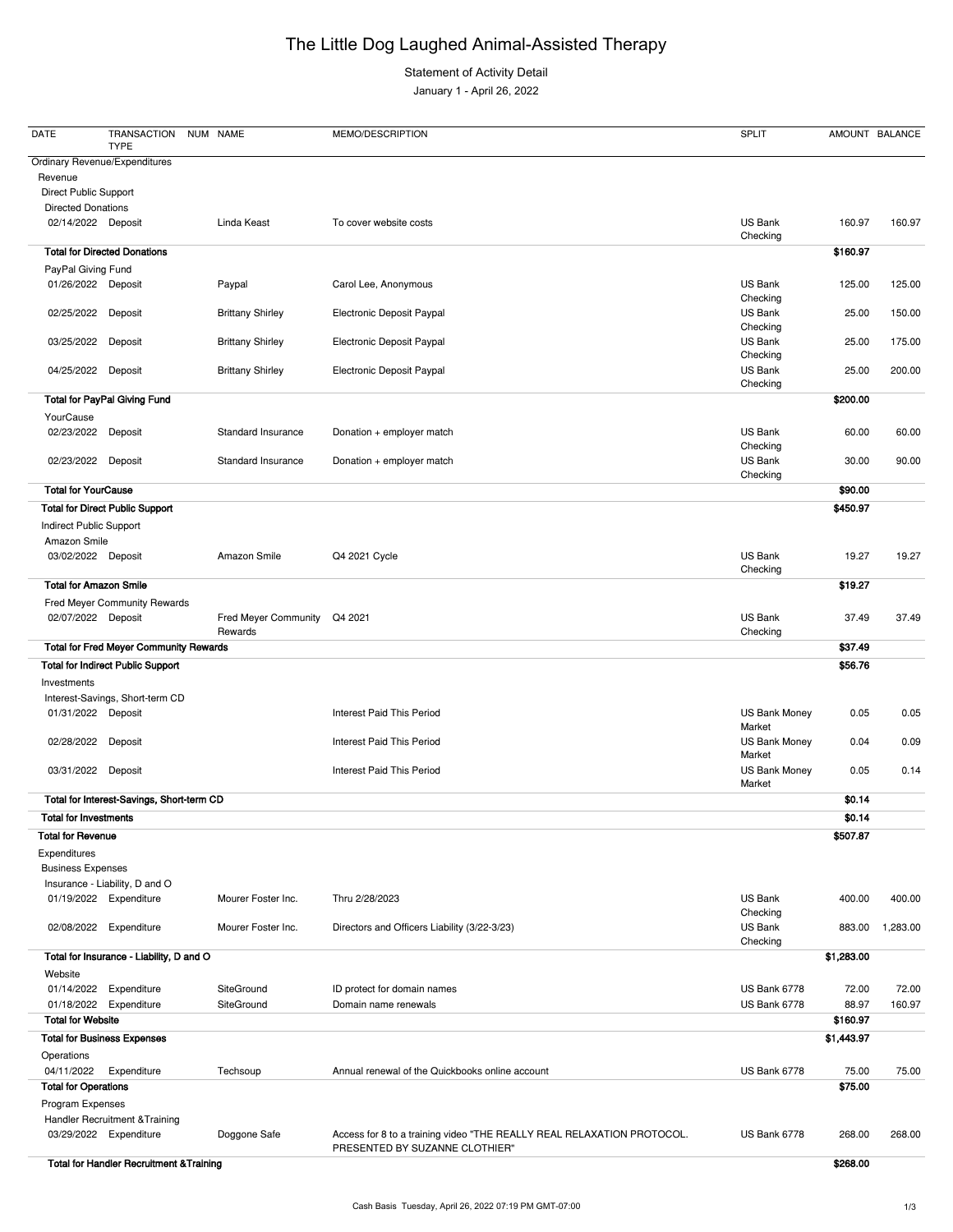## The Little Dog Laughed Animal-Assisted Therapy

Statement of Activity Detail

January 1 - April 26, 2022

Cash Basis Tuesday, April 26, 2022 07:19 PM GMT-07:00 2/3

| <b>DATE</b>                  | <b>TRANSACTION</b><br><b>TYPE</b>            | <b>NUM</b> | <b>NAME</b>                  | MEMO/DESCRIPTION                                    | <b>SPLIT</b>        |            | AMOUNT BALANCE |
|------------------------------|----------------------------------------------|------------|------------------------------|-----------------------------------------------------|---------------------|------------|----------------|
|                              | <b>Clicker-Training Instructor</b>           |            |                              |                                                     |                     |            |                |
|                              | 02/08/2022 Expenditure                       |            | Linda Hamilton               | First 5 classes, 4 teams                            | US Bank<br>Checking | 1,087.50   | 1,087.50       |
|                              | <b>Total for Clicker-Training Instructor</b> |            |                              |                                                     |                     | \$1,087.50 |                |
| Site Rental                  |                                              |            |                              |                                                     |                     |            |                |
|                              | 02/07/2022 Expenditure                       |            | Pup-A-Razzi                  | Try-It-Out (2 candidate dogs, 4 team dogs)          | US Bank<br>Checking | 32.00      | 32.00          |
|                              | 03/14/2022 Expenditure                       |            | Pup-A-Razzi                  | 3 dogs                                              | US Bank<br>Checking | 17.00      | 49.00          |
| 03/17/2022 Check             |                                              | 1171       | West Hills U-U<br>Fellowship | 3 hours site rental, Working with Children workshop | US Bank<br>Checking | 120.00     | 169.00         |
| 03/26/2022 Check             |                                              | 1172       | West Hills U-U<br>Fellowship | 3 hours, 3 rooms for Practical Skills Test          | US Bank<br>Checking | 270.00     | 439.00         |
|                              | 04/25/2022 Expenditure                       |            | Pup-A-Razzi                  | 2 dogs                                              | US Bank<br>Checking | 12.00      | 451.00         |
| <b>Total for Site Rental</b> |                                              |            |                              |                                                     |                     | \$451.00   |                |